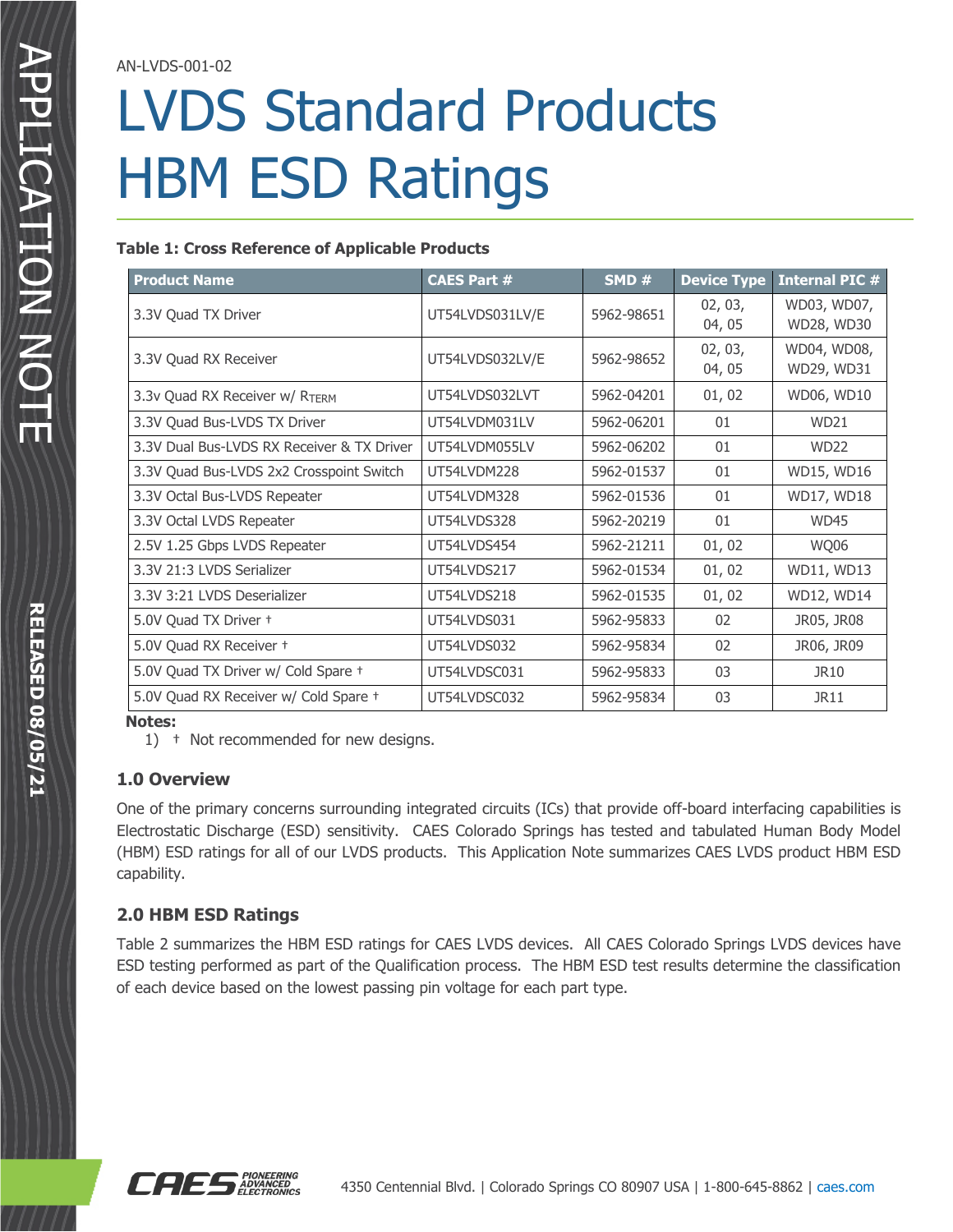AN-LVDS-001-02

# LVDS Standard Products HBM ESD Ratings

#### **Table 2. Summary of HBM ESD Ratings for CAES LVDS Devices**

| <b>Product Name</b>                                  | <b>CAES Part #</b> | SMD#       | <b>Device</b><br><b>Type</b> | PIC#                 | <b>ESD</b><br><b>Rating (V)</b> | <b>ESD</b><br><b>Class</b> |
|------------------------------------------------------|--------------------|------------|------------------------------|----------------------|---------------------------------|----------------------------|
| 3.3V Quad TX Driver                                  | UT54LVDS031LV/E    | 5962-98651 | 02, 04                       | WD03,<br><b>WD28</b> | 1100                            | 1 <sup>C</sup>             |
| 3.3V Quad TX Driver                                  | UT54LVDS031LV/E    | 5962-98651 | 03,05                        | WD07,<br><b>WD30</b> | 1000                            | 1 <sup>C</sup>             |
| 3.3V Quad RX Receiver                                | UT54LVDS032LV/E    | 5962-98652 | 02, 04                       | WD04,<br><b>WD29</b> | 1200                            | 1 <sup>C</sup>             |
| 3.3V Quad RX Receiver                                | UT54LVDS032LV/E    | 5962-98652 | 03,05                        | WD08,<br>WD31        | 1000                            | 1 <sup>C</sup>             |
| 3.3V Quad RX Receiver w/ RTERM                       | UT54LVDS032LVT     | 5962-04201 | 01                           | WD06                 | 1200                            | 1 <sup>C</sup>             |
| 3.3V Quad RX Receiver w/ RTERM                       | UT54LVDS032LVT     | 5962-04201 | 02                           | <b>WD10</b>          | 1000                            | 1 <sup>C</sup>             |
| 3.3V Quad Bus-LVDS TX Driver                         | UT54LVDM031LV      | 5962-06201 | 01                           | WD21                 | 1000                            | 1C                         |
| 3.3V Dual Bus-LVDS RX Receiver & TX<br><b>Driver</b> | UT54LVDM055LV      | 5962-06202 | 01                           | <b>WD22</b>          | 1000                            | 1 <sup>C</sup>             |
| 3.3V Quad Bus-LVDS 2x2 Crosspoint<br>Switch          | UT54LVDM228        | 5962-01537 | 01                           | WD15,<br><b>WD16</b> | 1250                            | 1 <sup>C</sup>             |
| 3.3V Octal Bus-LVDS Repeater                         | UT54LVDM328        | 5962-01536 | 01                           | WD17,<br><b>WD18</b> | 1250                            | 1 <sup>C</sup>             |
| 3.3V Octal LVDS Repeater                             | UT54LVDS328        | 5962-20219 | 01                           | <b>WD45</b>          | 1200                            | 1 <sup>C</sup>             |
| 2.5V 1.25 Gbps LVDS Repeater                         | UT54LVDS454        | 5962-21211 | 01,02                        | <b>WQ06</b>          | 1000                            | 1C                         |
| 3.3V 21:3 LVDS Serializer                            | UT54LVDS217        | 5962-01534 | 01, 02                       | WD11,<br><b>WD13</b> | 750                             | 1B                         |
| 3.3V 3:21 LVDS Deserializer                          | UT54LVDS218        | 5962-01535 | 01,02                        | WD12,<br><b>WD14</b> | 1000                            | 1 <sup>C</sup>             |
| 5.0V Quad TX Driver +                                | UT54LVDS031        | 5962-95833 | 02                           | JR05,<br>JR08        | 500                             | 1B                         |
| 5.0V Quad RX Receiver +                              | UT54LVDS032        | 5962-95834 | 02                           | JR06,<br><b>JR09</b> | 900                             | 1B                         |
| 5.0V Quad TX Driver w/ Cold Spare +                  | UT54LVDSC031       | 5962-95833 | 03                           | JR10                 | 250                             | 1A                         |
| 5.0V Quad RX Receiver w/ Cold Spare +                | UT54LVDSC032       | 5962-95834 | 03                           | <b>JR11</b>          | 250                             | 1A                         |

#### **Notes**

1) † Not recommended for new designs.